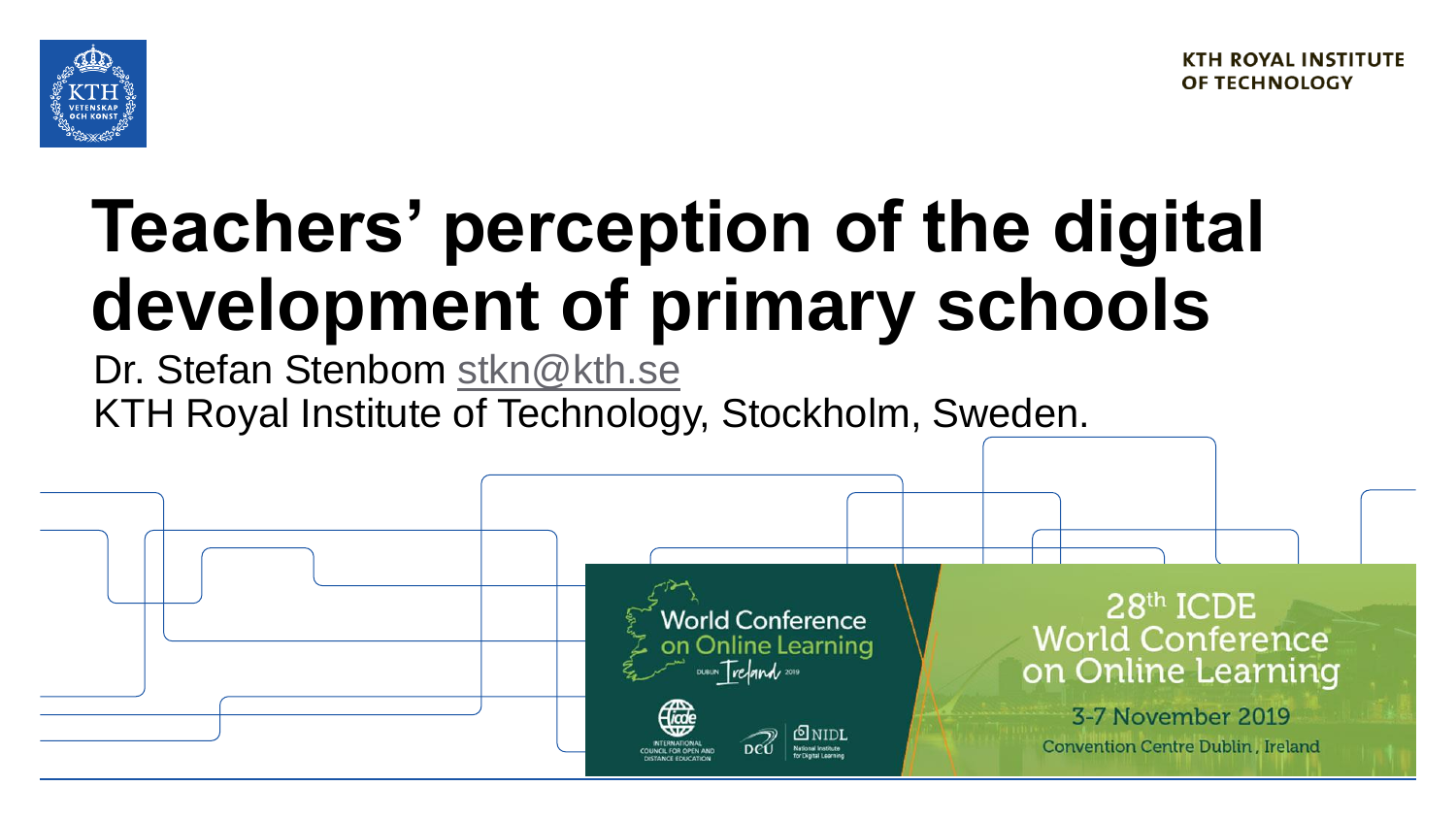

### **Project: Digital storytelling for enhanced student learning**

Funded by the Marcus Foundation and the Amalia Wallenberg Memorial Fund

4 year project. July 2018 - July 2022

#### Joint project with **Berättarministeriet**

a non-profit foundation that run creative and story based educational centres in socioeconomically under-privileged areas.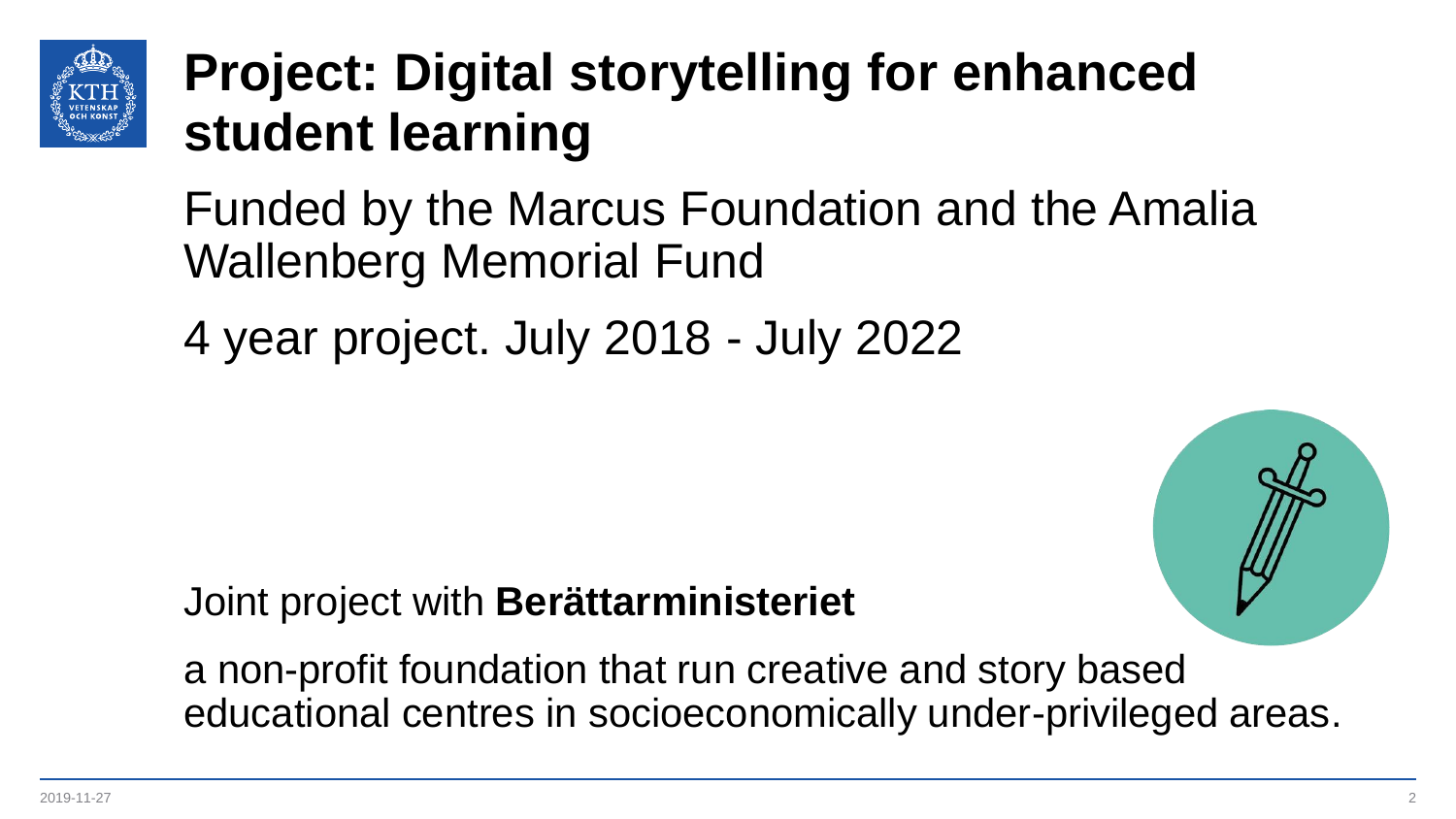

## **Spring 2017: Update of the Swedish national curriculum and subject plans.**

**"The school should contribute to the students developing an understanding of how digitalization affects the individual and the development of society".** 

- translated by the presenter.



Promemoria

2017-03-09

#### Stärkt digital kompetens i skolans styrdokument

#### **Regeringens beslut:**

Regeringen har beslutat om förtydliganden och förstärkningar i styrdokument -- bl.a. i läroplaner för grundskolan och gymnasieskolan-- för att tydliggöra skolans uppdrag att stärka elevernas digitala kompetens. Ändringarna rör rektorers och lärares uppdrag, skolbibliotekets roll och undervisningen i enskilda ämnen.

Sammanfattningsvis avser ändringarna:

- · att programmering införs som ett tydligt inslag i flera olika ämnen i grundskolan, framförallt i teknik- och matematikämnena.
- · att stärka elevernas källkritiska förmåga
- · att eleverna ska kunna lösa problem och omsätta idéer i handling på ett kreativt sätt med användning av digital teknik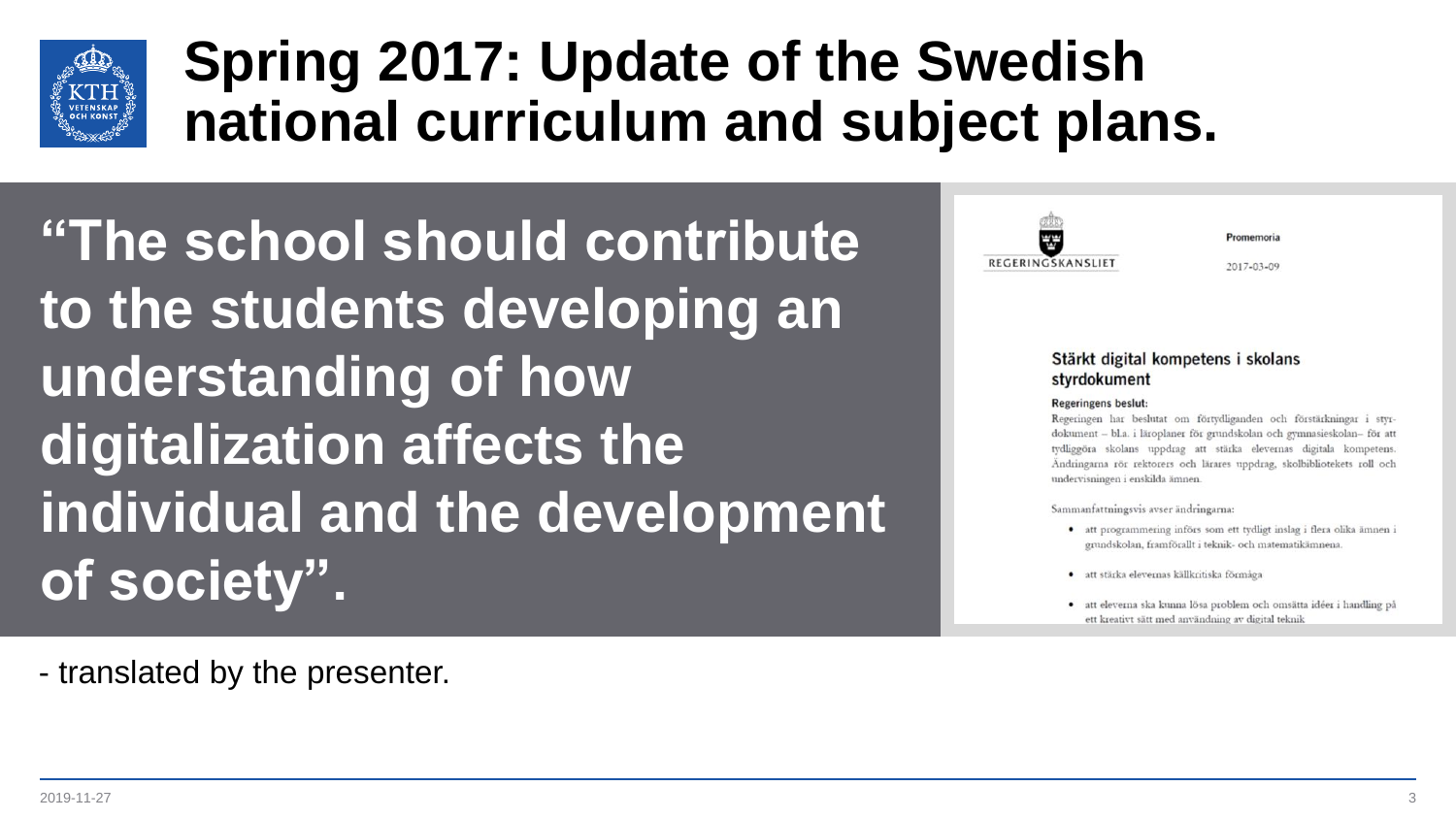





**The purpose of this presentation is...** 

**to describe how primary school teachers perceive the digital development of the school.** 

[This Photo](http://theconversation.com/do-mobile-devices-in-the-classroom-really-improve-learning-outcomes-38740) is licensed under [CC BY-ND](https://creativecommons.org/licenses/by-nd/3.0/)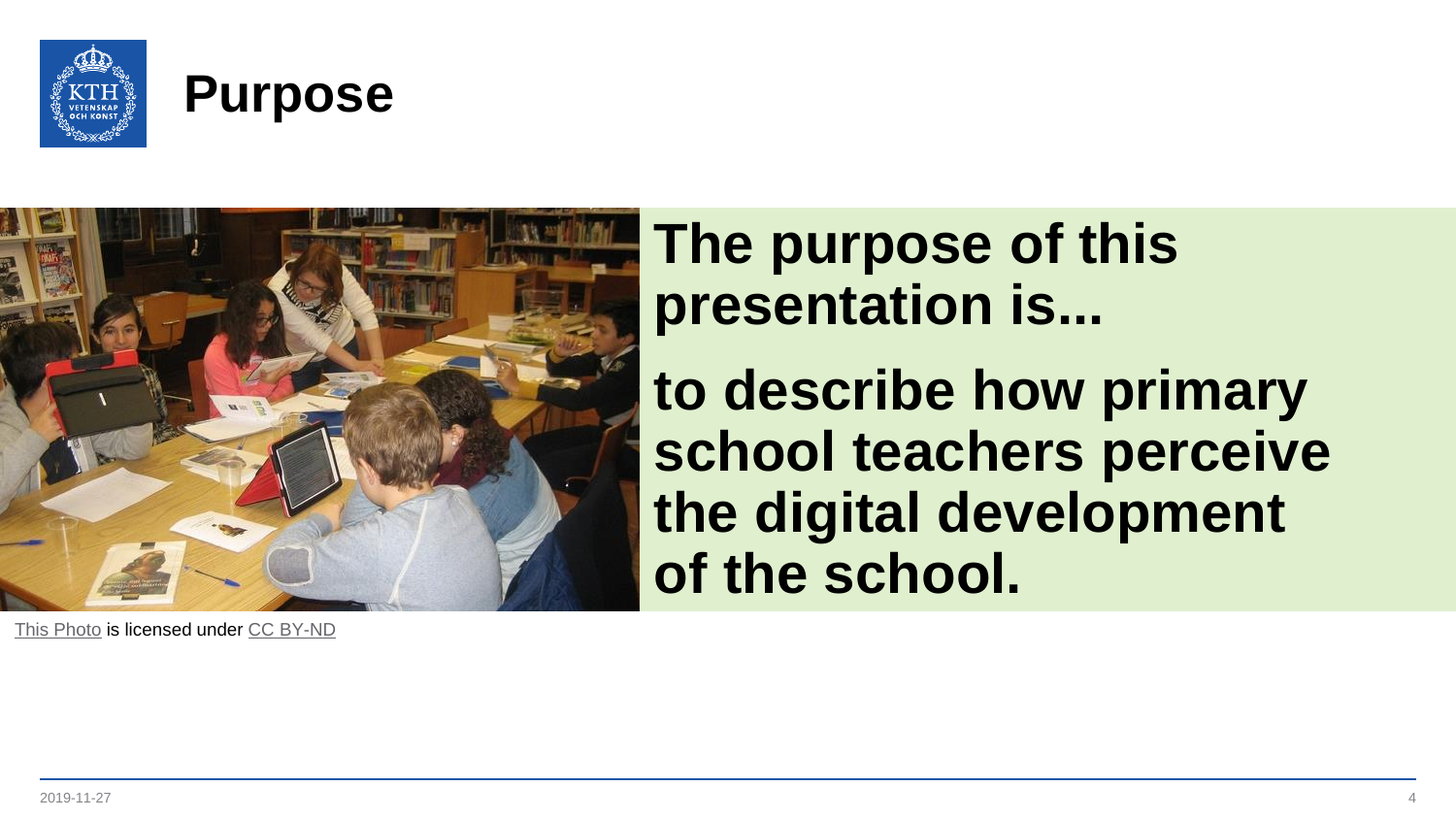

# **Method, Semi-structured interviews**

- 9 primary school teachers (grade 1-4).
- Stockholm and Gothenburg, areas with high levels of unemployment.
- Thematic analysis.



Image by [Gerd Altmann](https://pixabay.com/users/geralt-9301/?utm_source=link-attribution&utm_medium=referral&utm_campaign=image&utm_content=796135) from [Pixabay](https://pixabay.com/?utm_source=link-attribution&utm_medium=referral&utm_campaign=image&utm_content=796135). Modified by the author.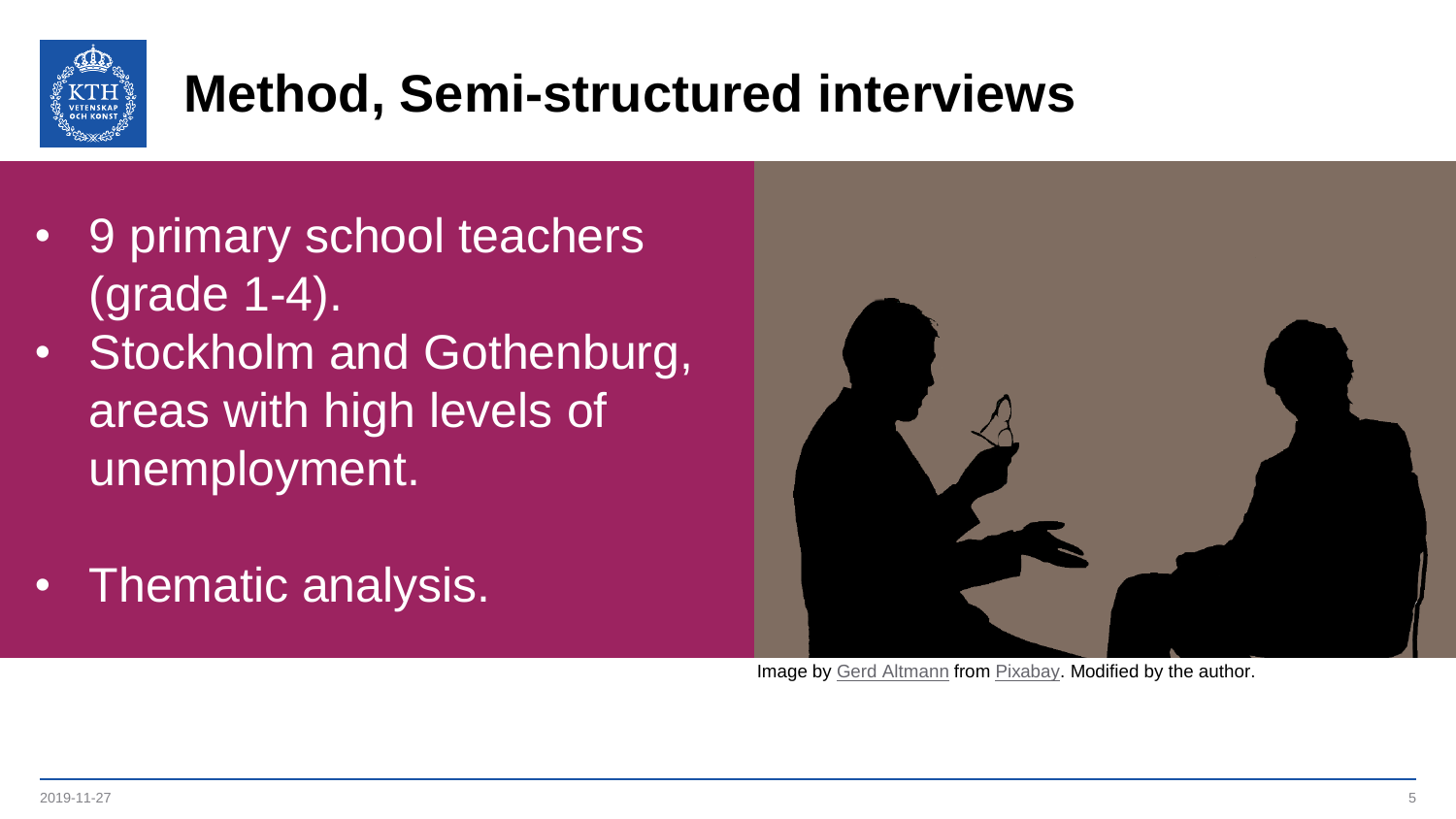





# **Four main themes emerged (incl. sub-themes)**

Image by [Gerd Altmann](https://pixabay.com/users/geralt-9301/?utm_source=link-attribution&utm_medium=referral&utm_campaign=image&utm_content=3236280) from [Pixabay](https://pixabay.com/?utm_source=link-attribution&utm_medium=referral&utm_campaign=image&utm_content=3236280)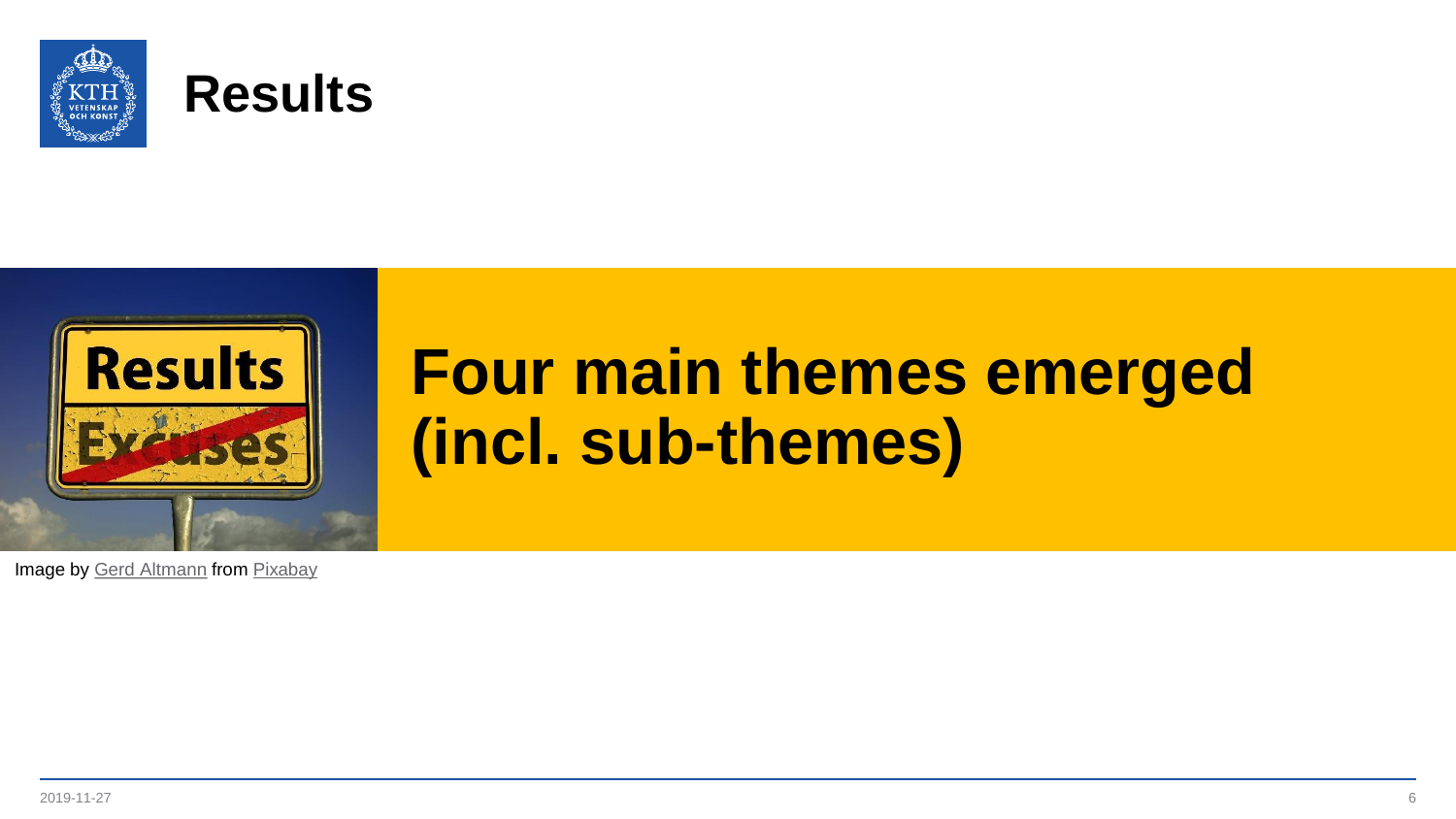

#### **Theme 1: Access to hardware and software**

# Good access to the hardware and software needed.



Image by **[April Bryant](https://pixabay.com/users/SchoolPRPro-1336922/?utm_source=link-attribution&utm_medium=referral&utm_campaign=image&utm_content=1126136)** from [Pixabay.](https://pixabay.com/?utm_source=link-attribution&utm_medium=referral&utm_campaign=image&utm_content=1126136)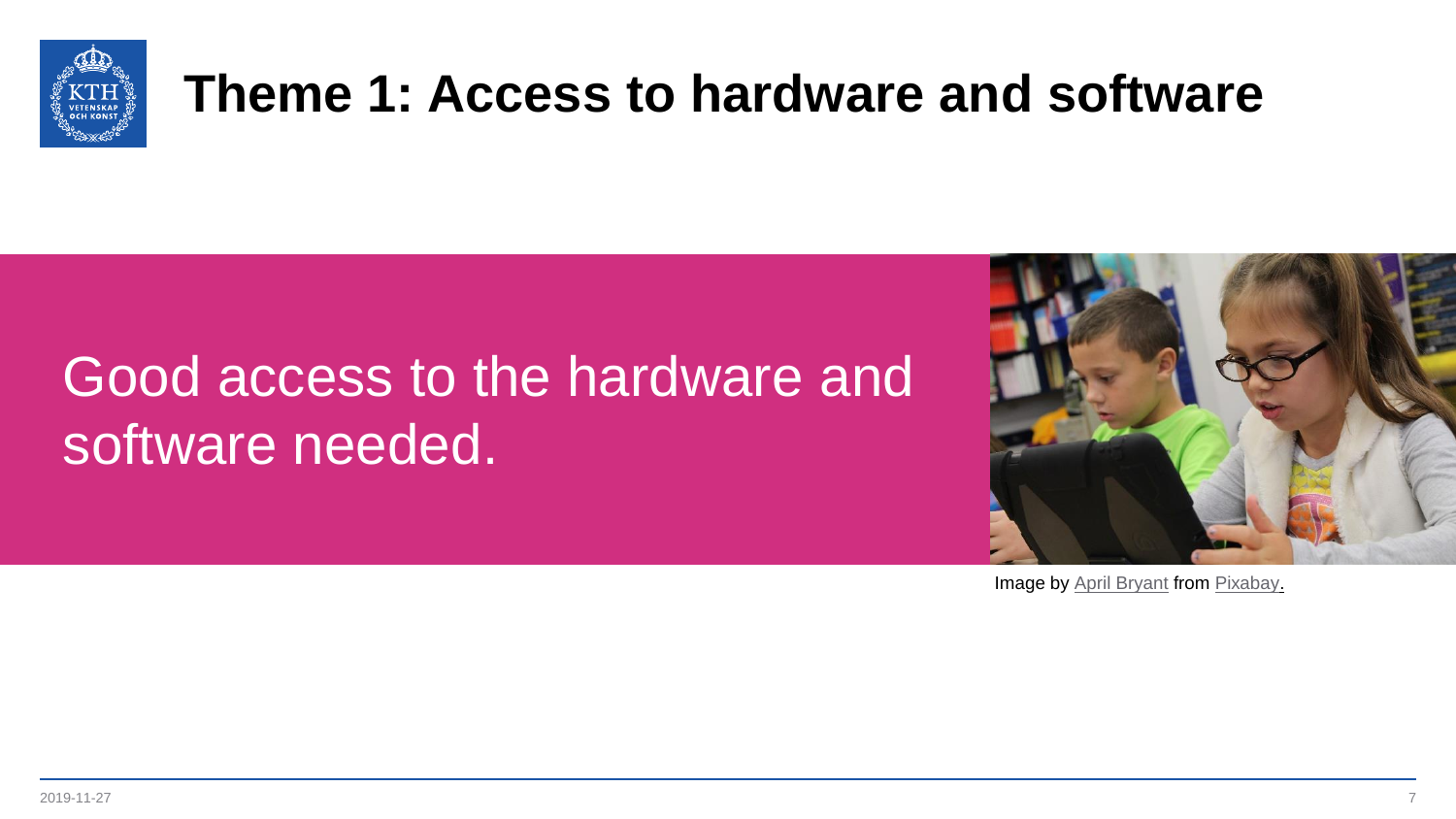

### **Theme 2: Digital literacy**

The teachers state that they actively work with pupils' digital literacy. But they can not describe what it means in practice.



**Image by [Michael Schwarzenberger](https://pixabay.com/users/blickpixel-52945/?utm_source=link-attribution&utm_medium=referral&utm_campaign=image&utm_content=453758) from [Pixabay](https://pixabay.com/?utm_source=link-attribution&utm_medium=referral&utm_campaign=image&utm_content=453758)**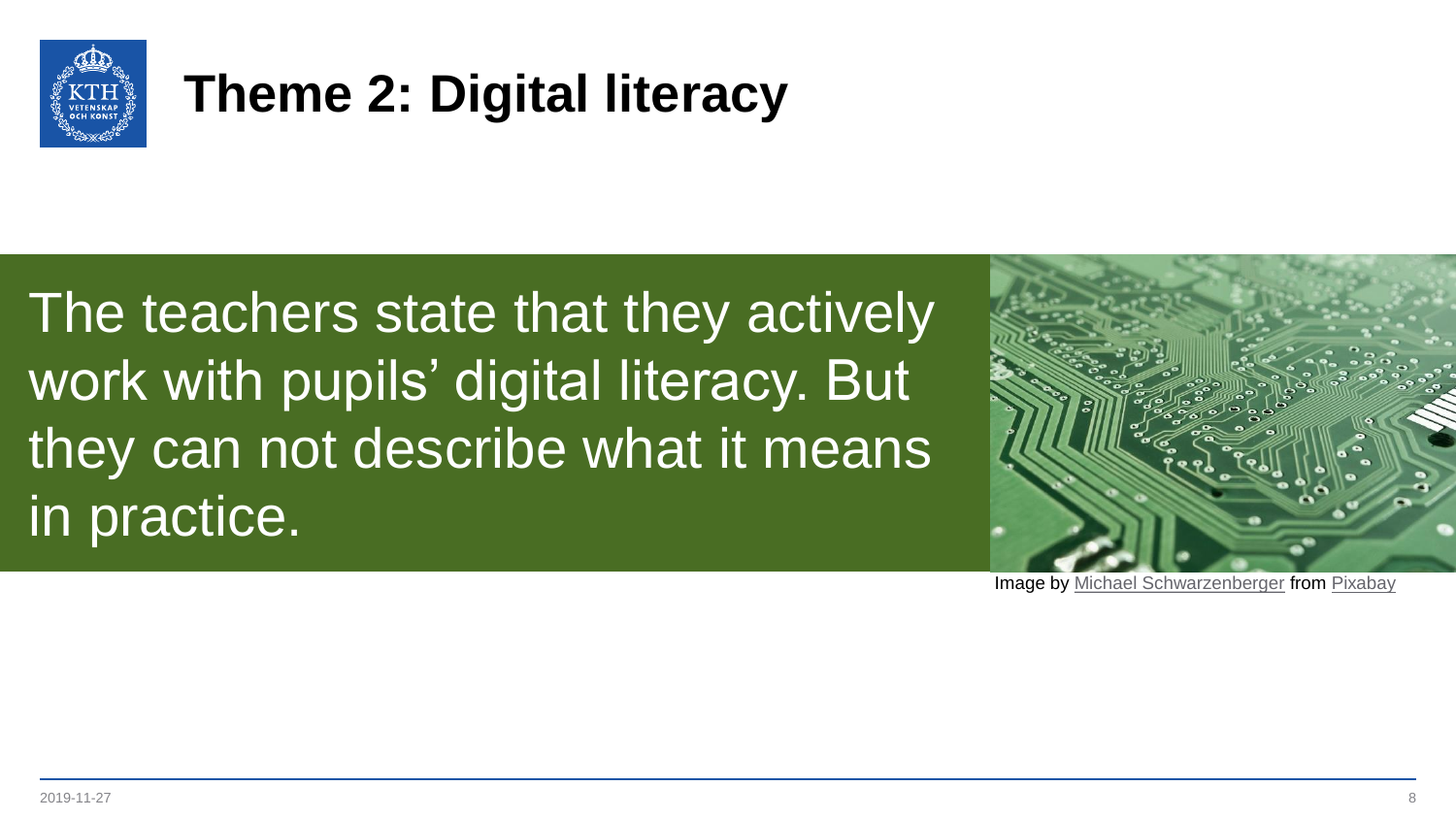

#### **Theme 3: Varied interest from management**

# Teachers also describes a varied interest from school management



Image by [kzd](https://pixabay.com/users/kzd-1443/?utm_source=link-attribution&utm_medium=referral&utm_campaign=image&utm_content=10270) from [Pixabay](https://pixabay.com/?utm_source=link-attribution&utm_medium=referral&utm_campaign=image&utm_content=10270)